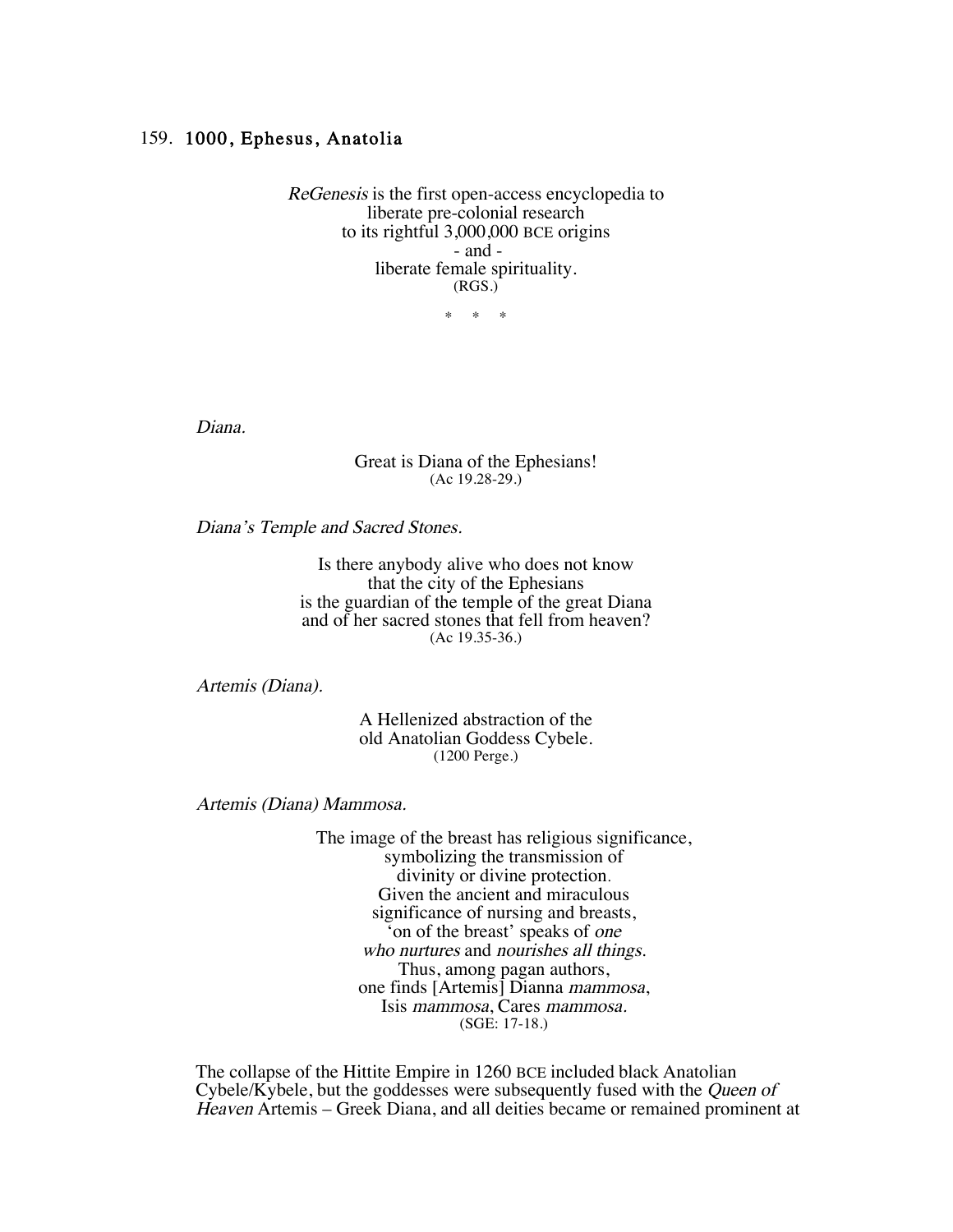Ephesus. Of further note regarding the female deities that were prominent at Ephesus, Christian Mary Queen of Heaven \* was also later held in regard (although tenuous) \*\* as a result of the 431 CE Council of Ephesus, when Mary was declared Theotokos (or God-bearer). (SDGF: 179-180; MG: 550.) (For images of Mary's church and chapel along with a reputed residence near her hilltop tomb, see GSA images at end of entry.)

\* Official enthronement of Mary Queen of Heaven was 1954 CE. (TVG: 217.) \*\* By proclaiming Mary to be the virgin mother, she was therefore prevented from being "God the Mother," equal to God the Father. (WBOG: 108; RGS.) (CBV: 53.) (RG: 431 CE, Council of Ephesus and Virgin Mary, Anatolia.)

Ancient Ephesus, on the west coast of Asia Minor, was near the Cayster River (Kucuk Menderes) that flowed into the Aegean Sea. Given excellent sea and harbor access, Anatolian Ephesus/Seljuk (Selcuk) became a major trade center including several Caravanserais or Hans (inns). Ephesus was also one of the Seven Wonders of the World and unparalleled in the ancient civilization as the first architectural site of such monumental proportions. (ACRT: 147.) In particular, the city is famed for the: Temple of Artemis/Diana; white marble harbor street and adjoining porticos and shops; bath complexes, two agoras, a massive open–air theater that seats 24,000; Virgin Mary's home and church; Seven Sleepers burial site; Hadrian's Temple; advanced aqueduct, Artemis/Diana and bee coins; and stunning Library of Celsus' frontispiece with four goddesses Sophia, Episteme, Arete and Ennoia. Numinous other goddess statuary is currently displayed in the Ephesus Museum in nearby Selchuk. Although little of the original Artemision is left, the Temple remains holy ground. (For excellent GSA images and renderings, see below.) The following was gathered over a three-month fieldwork project in 1986 from various Turkish museums.

Her virgin priests are known as the Essenes and her fertility symbol was the bee, \* also symbol of the goddess Hanna Hanna (grandmother). …Virgin Artemis/Diana Pergaia [complete into herself] had a significant following and coins in her image were made in Perge Anatolia that continue to show up in Turkish museums. (1986 Turkish Museums.)

\* The bee is also sacred to other Essene goddesses, Aphrodite, Demeter, and Cybele.

In addition to stunning architectural remains and memorable statues, Ephesus also is well known for black Artemis/Diana meteoric origins of Sky–fallen baetyls.

There is a good deal of evidence to show that certain natural blocks derived their baetylic qualities from the fact that they were of meteoric origin ... in other words *Sky–fallen*. This phenomena associated with aerolites seem indeed to a certain extent to have attached themselves to a whole class of sacred stones [or rude stones]. ... The rude stone images of the Charities at Orchomenos were Sky-fallen; and a kindred form of the belief is found in the case of the still half aniconic image of the Diana of the Ephesians (MTPC: 20-21; Ac 19.35-36).

Other sacred black stone goddesses are Cybele/Kubaba/Kumbaba plus: Meccan Ka'aba; Ephesian Artemis/Diana; and Sumerian

Kubaba/Kuba/Kube. The Nabateans in Petra, Jordan, considered the Ka`aba to be a triple goddess and mother of all gods. Also of interest here is Vermaseren's discussion about the black Meccan Ka'aba that he believes is directly associated with the [dark] Kubaba/Kybele/Cybele, all known as the Mother of the Gods (CAA: 21-24). Black Artemis/Diana and Cybele were worshipped in Ephesus and much of Anatolia. Later Cybele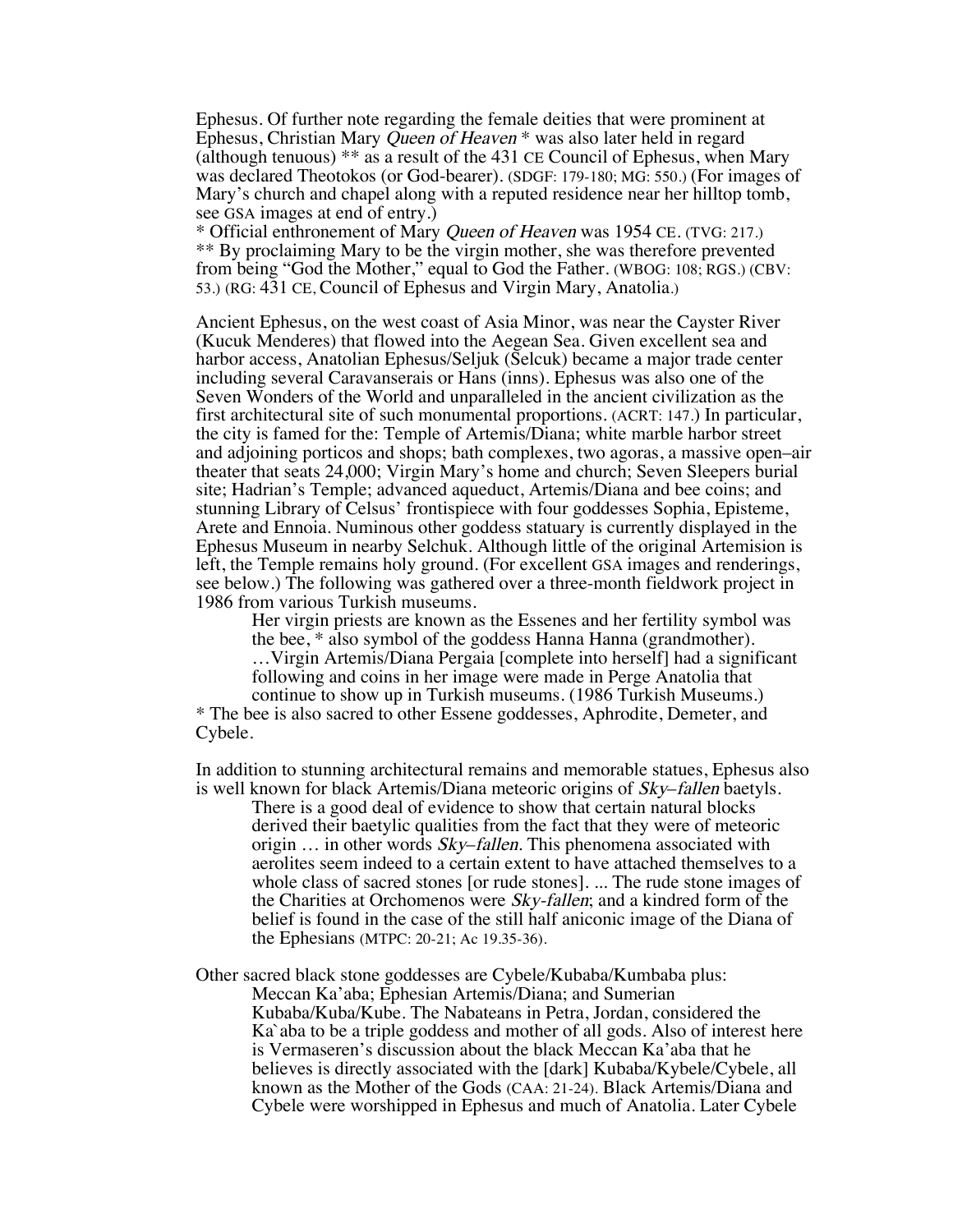prominence was also throughout the Roman world. Elizabeth Fisher makes a further association with Sumerian Ku–baba, Kuba or Kube. (WCSE: 275. (RGS: 3000-2000, Anatolia, Kubaba, and the Hittites).

As discussed earlier, the veneration of the dark stone mothers included: meteorites (TOL: 186); baetyls; omphalos; holed birth stones (Jr 2.27); Mount Sinai's sandstone cone (WM: 41); cube goddess (CAA: 22); Pessinus' Magna Mater stone (TOL: 188-9); and other images that, "began to spread throughout all continents following the African intercontinental dispersions" (AO: 1-2) especially via caravanserai (or Turkish kervansaray) such as Ephesus/Seljuk. The Caravanserais stretched up from Africa to the Far East. Not only did the Caravanserais provide travelers and their animals lodgings and substance, but also it was common for these Hans or Inns to include "a black madonna temple, shrine room, holy of holies, or sacred caves." (RGS.) In addition to Ephesus, other caravanserais were located at:

Byblos; Heliopolis; Tell Brak; Arbela; Baalbec; Acilisena; Pontus; Cappadocia, Phrygia; Gezer; Gaza; Eilat; Ophir; Sinai; Har Karkom; Gebel Tjauti/Abydos; Luxor; Perge; Nahariyah; Ashrath-Yam; Cypriot Salamis; Carthage; Taanach; Kuntillet Ajrud; Khirbet El-Qom; Carchemish; Petra; Mecca; Hittite Bogazkoy; Philae; Kom Ombo; Arabian Muweilah; Palmyra; and the Elephantine Island, Egypt. (Additional caravan shrine centers, apparently frequented by Abraham include: Ur; Haran; Damascus; Shechem; Bethel and Hebron) (STP: 89, 93; COA: 108-9, 119). (RGS: 25,000, Caravanserai, Trade Routes, and Dark Mothers).

Ephesian Artemis/Diana is considered of Minoan origin not the classical version of Apollo's sister. [Artemis is] a ruder and more primitive type of deity, which was

widespread especially in the Peloponnesus and among the Dorian peoples: she is in fact, the most popular goddess, at least in the cult [culture] of the simple rustic people.

This Artemis is goddess of wild nature, which had not been touched or altered by the hand of man. Hence her epithet [translation pending]. She roams about in the mountains and forests, in the shadowy groves and the wet meadows, she hunts and dances together with her nymphs of whom she is the foremost and the leader. She is the noisy goddess […], as Homer calls her. \* …Dances [are] very common in her cult [culture]. The Laconian virgins danced in her honour at Caryae and in the festival of the Tithenidia at Sparta; dances are mentioned as taking place at the temple of Artemis Limnatis at the foot of Taygetos, and at that in Elis, and in the colonies in South Italy and Sicily. … She helps the females to bring forth their young and assists in the pangs of childbirth, she fosters the young of the animals and the small children of man. Therefore she is called Eileithyia and Kourotrophos and venerated as such. She is intimately connected with one form of the tree cult [culture]; the sacred bough which conveys life and fertility has a conspicuous place in her cult [culture]. ...The nymph Callisto, the ancestress of the Arcadians, who was changed into a bear, is perhaps only another form of Artemis. The small Athenian maidens who served her are called bears (MMRS: 503-504).  $*$  (*Iliad, XXII, 208.*)

Keller expands and deepens the narrative about Minoan Artemis including her Ephesus temple, melissai bee symbol, statues, and other images that are below in the GSA Collection.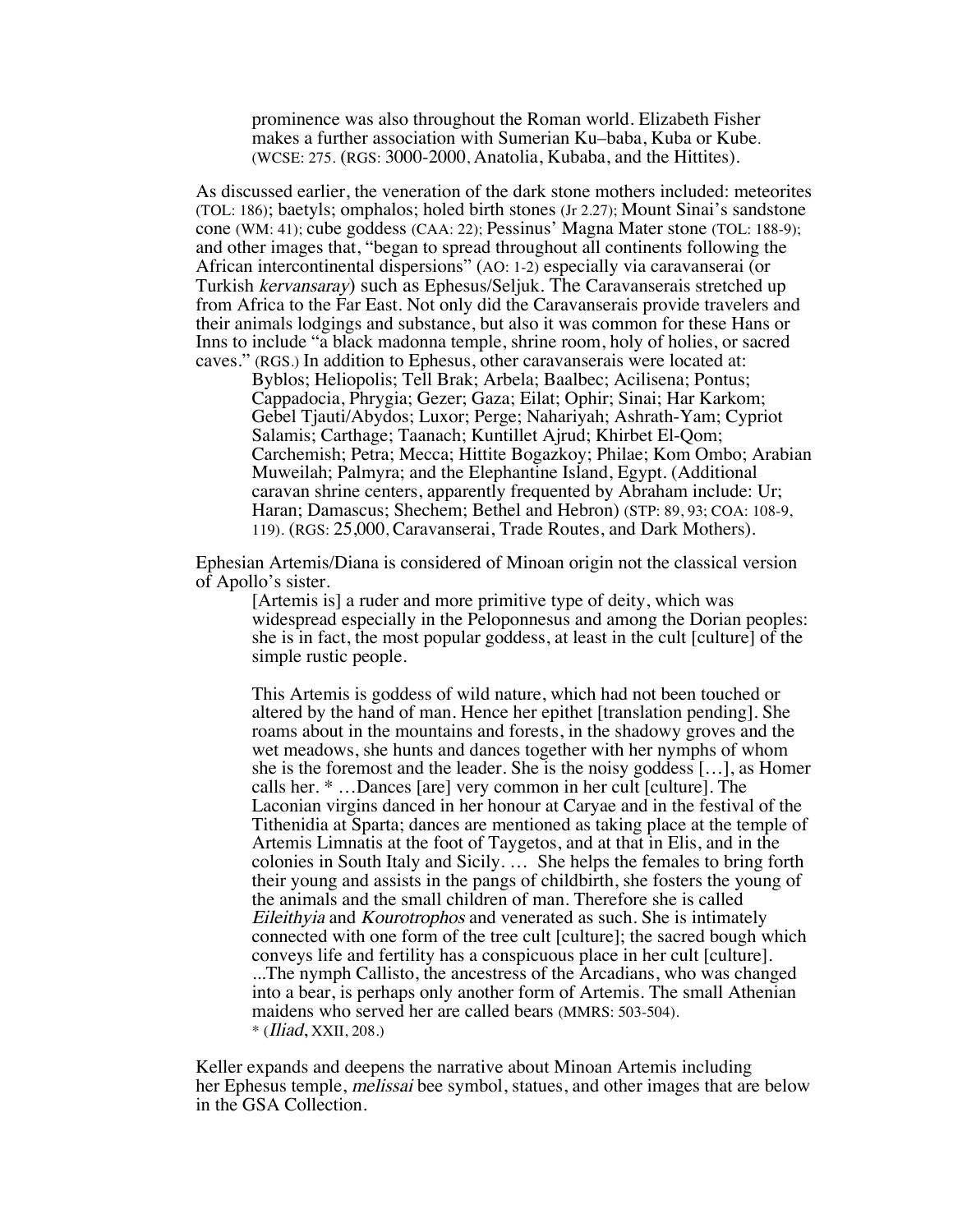[T]he Temple of Artemis from  $6<sup>*</sup>$  century BCE, built by two architects from Crete, was the largest temple ever built by Greeks, and the first to be made completely of marble. The first structure was superseded by a larger Hellenistic temple with 127 columns; it was 425 feet long, 225 feet long, and over 60 feet high, and was four times the size of the Parthenon in Athens. A statue of Artemis stood in the center of the building, facing west toward the sea. One of the ancient wonders of the world. …[S]adly, almost nothing remains here of the place of worship which was once the largest temple ever built for a goddess or god (HLW: 20).

...This many-breasted [polymastic] Artemis (Greek *Polimastos*) is often called the Mistress of Animals, and it appears that all creatures were sacred to her. Another of her names was Bee as Queen Bee. [Her] city was Ephesus, that according to legend was founded by Amazons, is named following the Hittite word Aspasas, meaning Bee. The bee was the symbol of Ephesus that appeared on its coinage. Roman Traveler of the  $2<sup>nd</sup>$  century CE, Pausanias, wrote that the first priestesses of Artemis were the Amazons, and they were called Melissai (Greek for honeybees) (AL: 48). Kybele and Demeter were also served by priestesses named Melissai, producers of sweetness (HLW: 21). ... [T]he three inspiring statues of Kybele - Artemis of Ephesus that have endured to our own age … [are] relatively well-preserved. The two Roman copies \* of earlier statues that stand at either end of a single room in the museum of Ephesus, dated to  $1<sup>*</sup>$ and  $2<sup>\omega</sup>$  centuries CE, were buried in the sand as if for safekeeping, beneath the floor of the city seat of government, the Prytaneion. … A third statue of Artemis of Ephesus was taken to Italy, and now resides in the national Archaeological Museum of Naples (HLW: 21).

\* Suggest that the headless version is Diana (Artemis).

As discussed earlier, conjoined Greek Artemis/Roman Diana was revered throughout the Mediterranean, Aegean, and North Africa. Selected Artemision temples are: Anatolian Ephesus; Jordan's Jerash; Greek Temple of Artemis Kanoni Corcyra (Corfu); and Attica's Brauron Sanctuary where she was protector of young girls known as she – bears and mentor who prepares her girls for womanhood. (RGS.) Artemis/Diana was patron goddess of midwives, nurses, childbirth, protector of small children and youths. She is especially recognized as a protecting, nurturant Mother Goddess with large multiple breasts [polymastic].

"The image of the breast has religious significance, symbolizing the transmission of divinity or divine protection (SGE: 18)." Given the ancient and miraculous significance of nursing and breasts, 'on of the breast' speaks of one who nurtures and nourishes all things. "Thus, among pagan authors, one finds [Artemis] Dianna mammosa, Isis mammosa, Ceres mammosa (SGE: 17)." Relative to the numerous forms of Hieros Gamos, there can be no doubt that Artemis/Diana is an iconic Hieros Gamos goddess.

According to Long, "the Hieros Gamos [is] from whence a royal sovereign gets her/his power and this is the goddess herself." (APL: 2-23-1999.) There are numerous forms of Hieros Gamos including nursing deities who are wet nurses of the gods and divine guarantors of life, power behind thrones, and maternal source of royal lineage.

Of further interest here is goddess Asherah (Athrat, Anat, Anath), creatrix and 'wet nurses [of the gods] (TGA: 39; WIS: 509; COA: 43; GGL: 130, 132). This role is shared by many ancient goddesses including Egyptian sycamore tree goddess Hathor and celebrated nurse to pharaohs, therefore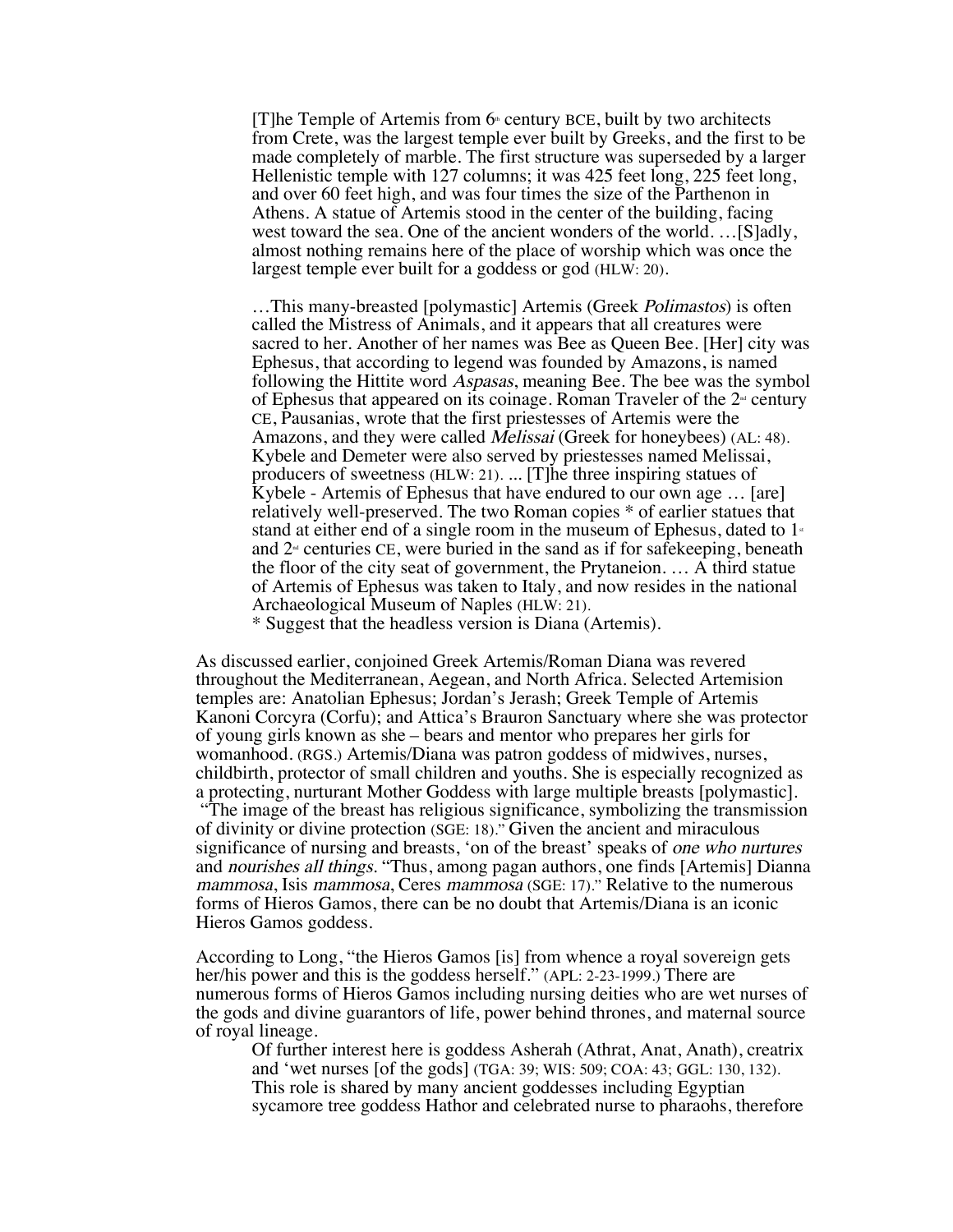maternal source of royal lineage (TN: 45). This function is also shared by Egyptian Isis nursing Horus along with parthenogenetic (virgin) Mary nursing her son. All of these royal nursing matrilineal mothers, queens, and goddesses are the power behind the throne (CK: F1) 'from whence a royal sovereign gets her/his power' (APL: 2-23-1999). Not infrequently royal lineage and access to the throne's power includes some form of Hieros Gamos in which matrilineal mothers become the great wife (consort) of the new the king/god (STWE: 225). Asherah as a nursing goddess (WIS: 509) was not only a 'divine guarantor of the throne' (AGL: 16) but also of the 'highest in rank of the Ugaritic goddesses and next to El in authority' (GGL: 132). (RGS: 538 BCE – 70 CE, Second Temple Period).

Further Re-Genesis research on Hieros Gamos: 7000, Hieros Gamos; 7000- 3500/1450 Old Europe; 4400-2500, Olympus Hera; 3200-539, Proto Elamite Goddesses and Matrilineal Aspects; 3000, First Dynasty, Egypt; 3000-1450, Gournia; 2613-2494, Hathor's Dendera (Denderah) Temple, Egypt; 1800, Re-Visioning Goddess Sarah; 1750, Hammurabian Dynasty, Babylon, Ishtar, and Inanna; 1479-1425 Tuthmosis III, Egyptian King; 750-650, Cybele and King Midas, Anatolia and 323-30, Temple Kom Ombo, Egypt. (RGS.)

Further bibliographic research (including numerous primary sources) on Sacred Marriages (Hieros Gamos):

Baring, Anne, and Jules Cashford. The Myth of the Goddess: Evolution of an Image. London, England: Viking, 1991. (MG.)

- Birnbaum, Lucia Chiavola. Black Madonnas: Feminism, Religion, and Politics in Italy. Boston, MA: Northeastern University Press, 1993. (BLM.)
	- \_\_\_\_\_. Dark Mother: African Origins and Godmothers. San Jose, CA: Authors Choice Press, 2001. (DM.)
- Corrington, G. P. "The Milk of Salvation: Redemption by the Mother in Late Antiquity and Early Christianity." Harvard Theological Review 82.4 (1989): 393-420. (TMOS.)
- Diakonoff, I. M. "Women in Old Babylonia not under Patriarchal Authority." Journal of the Economic and Social History of the Orient 29.3 (Oct. 1986): 225-238. (WOB.) (Excellent primary sources.)
- Kerenyi, Carl. Zeus and Hera: Archetypal Image of Father, Husband and Wife. Princeton, NJ: Princeton University Press, 1975. (ZAH.)
	- The Gods of the Greeks. 1951. London, England: Thames and Hudson, 1982. (GOG.)
- Lapinkivi, Pirjo. The Sumerian Sacred Marriage in the Light of Comparative Evidence. Helsinki, Finland: Neo-Assyrian Text Corpus Project, 2004. (SSM.)
- Lerner, Gerda. The Creation of Patriarchy. Oxford, England: Oxford University Press, 1986. (TCOP.)
- Lutzky, Harriet. Shadday as a Goddess Epithet. Vetus Testamentum 48, Fasc. 1 (Jan. 1988): 15-36. (SGE.)
- Murray, Margaret Alice. The Splendour That Was Egypt. London, England: Sidgwick and Jackson, 1977. (STWE.)
- Neumann, Erich. The Great Mother: An Analysis of the Archetype. 2nd Ed. Trans. Ralph Manheim. Princeton NJ: Princeton University Press, 1963. (TGM.)
- Sheres, Ita and Anne Kohn Blau. The Truth about the Virgin. New York, NY: Continuum, 1995. (TAB: 93.)
- Wakeman, Mary K. "Ancient Sumer and the Women's Movement: The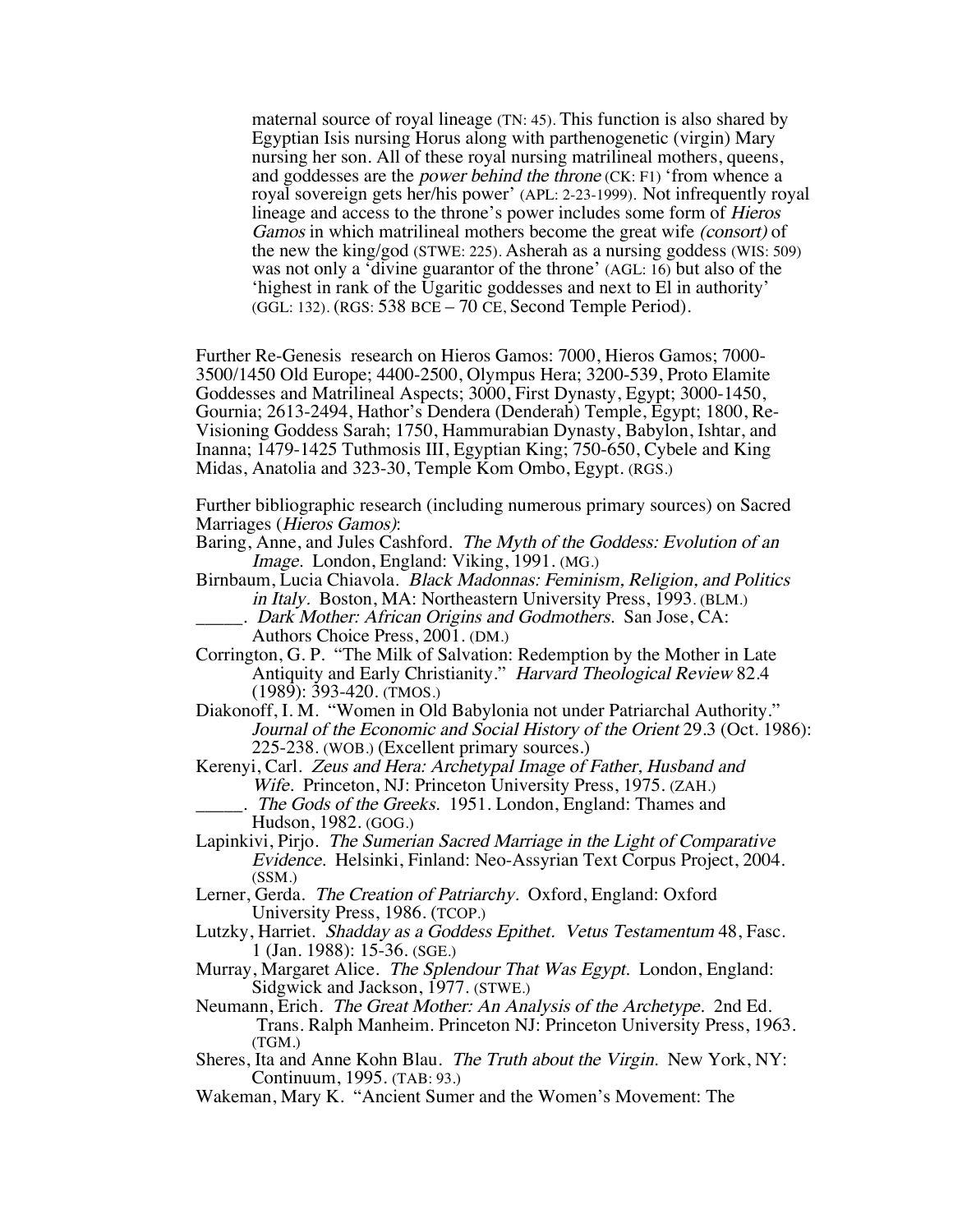Process of Reaching Behind, Encompassing and Going Beyond." Journal of Feminist Studies in Religion 1.2 (Fall 1985): 7-27. (ASWM.) Zorich, Zach. "The Snake King's New Vassal." Archaeology 66.6 (Nov.-Dec. 2013): 16. (TSK.)

Further Ephesus research: 1260, Hittites, Anatolia. (RGS.) (Also, CE entries: 37- 48, Mary and Pagan Goddesses; 431, Council of Ephesus and Virgin Mary, Anatolia and Mary, Anatolia; and 547, Christian Aya Sophia and Pagan Artemis.) (RG.)

Further research on Ephesian Goddess Mary, Queen of Heaven, and Sophia:

Akurgal, Ekrem. Ancient Civilizations and Ruins of Turkey: From Prehistoric Times until the End of the Roman Empire. Tran. John Whybrow & Mollie Emre. Ankara, Turkey: Turk Tarih Kurumu Basimevi, 1969. 142- 175. (ACRT.)

Atkinson, Clarissa W., Constance H. Buchanan, and Margaret R. Mills, Eds. Immaculate and Powerful: The Female in Sacred Image and Social Reality. London, England: Crucible, 1987. (IAP.)

Borgeaud, Philippe. "From Mother of the Gods to Mother of God." Mother of the Gods: From Cybele to the Virgin Mary. Baltimore, MD: Johns Hopkins University Press, 2004. 121-131. (MOTG.)

Campra, Angeleen. Sophia, Divine Generative Force: A Gnostic Representation of Divine Image. Diss. CIIS, 2001. Ann Arbor, MI: ProQuest/UMI, 2001. (Publication No. 3034813.) (SDGF.)

Goodstein, Laurie. "A Faded Piece of Papyrus Refers to Jesus' Wife." New York Times, Sept. 2012, sec. A: 1, 21. (FPP.)

Gustafson, Fred. The Black Madonna. Boston, MA: Sigo Press, 1990. (BM.)

Keller, Mara Lynn. "Holy Lady Wisdom: Missing Link between Ancient and Modern Cultures." 2-8-02 Draft. (HLW.)

Lash, John Lamb. Not in His Image: Gnostic Vision, Sacred Ecology, and the Future of Belief. White River, VT: Chelsea Green Publishing, 2006. (NHI.)

Scheer, Monique. "From Majesty to Mystery: Change in the Meanings of Black Madonnas from the Sixteenth to Nineteenth Centuries." The American Historical Review 107.5 (Dec. 2002): 1412-1440. (FMM.)

Spretnak, Charlene. Lost Goddesses of Early Greece: A Collection of Pre- Hellenic Mythology. Berkeley, CA: Moon Books, 1978. (LG.)

Warner, Marina. Alone of All Her Sex: The Myth and the Cult of the Virgin Mary. London, England: Pan Books, 1985. (AAHS.)

The origins of the Greco – Roman Virgin Mary are pre – Christian goddesses whose many names and titles include Queen of Heaven. "There are literally hundreds of locales in which the acceptance of Christianity depended on the melding of its 'Great Mother,' the Virgin Mary [as *Queen of Heaven]*, with the ancient Goddess of each region at her sacred sites" (PCCP: 8).\* A brief selection of these ancient Queen of Heaven deities includes: Inanna, Asherah (Asherot), Arinna, Tanit, Anat, Anath, Atargatis, Cybele, Kubaba, Kube, Kube, and Kaaba. (RGS.)

\* White maintains that Christianity in its Western dominant–form "is the most anthropocentric religion the world has seen" (HRE: 52) and given patristic religion, the subjection of women and girls has ever increased throughout the centuries (BPV.)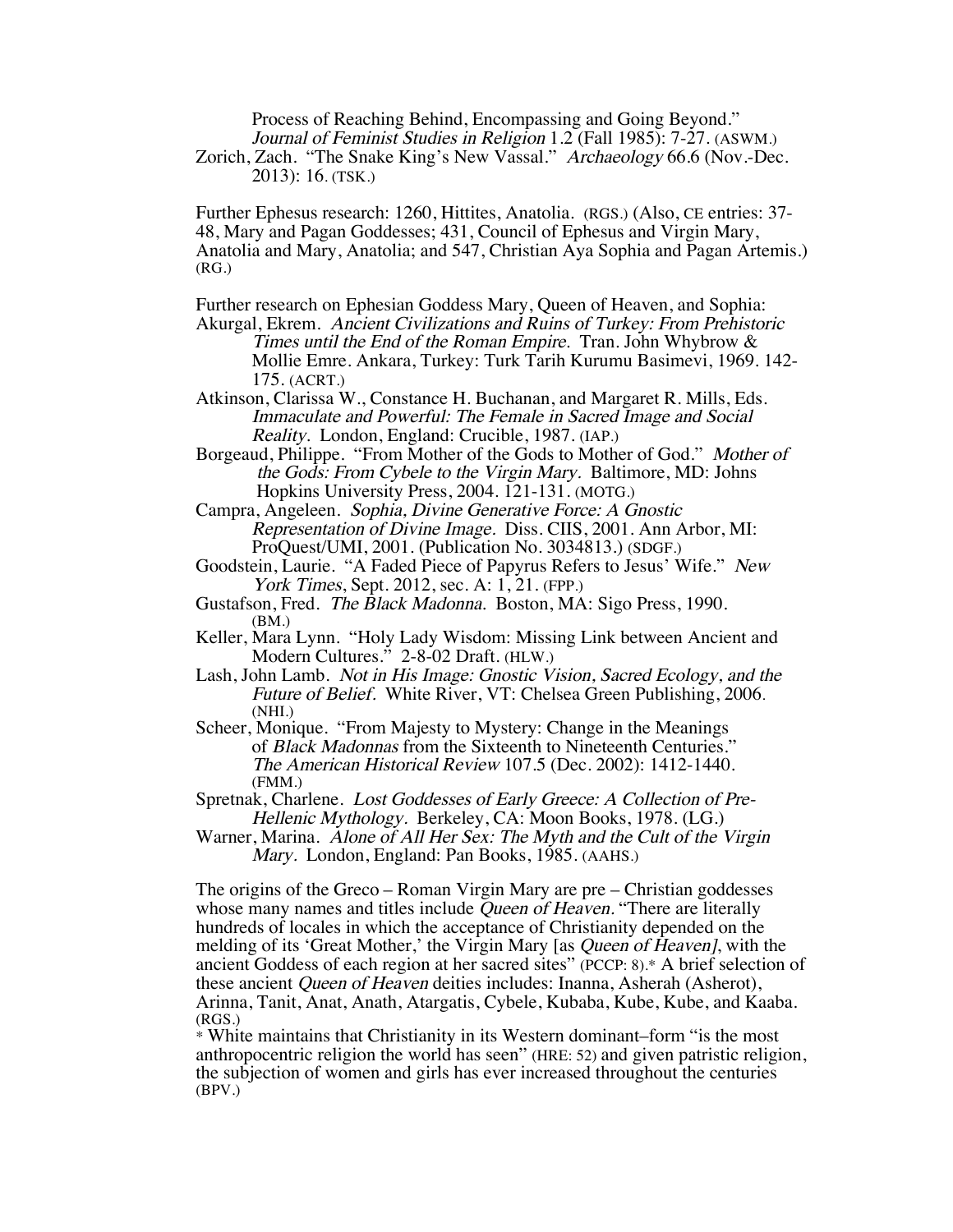For further research on the Virgin Mary's oldest image of, see keywords: "Deir ez-Zor" OR "Dura-Europos" AND "Virgin Mary" AND Syria.

Further research: 5000-4900, Inanna in Uruk, Mesopotamia; 4000, Sumer, Mesopotamia, and Mythologems; 2000, Asherah; 1450-1260, Hattusa and Yazilikaya, Anatolia; 800, Tanit (also Taanit, Ta'anit, Tannit, or Tannin); 600- 398, Anat/Asherah and Yahweh, Egypt; 586, Destruction of the First Temple, Jerusalem Exile; 200, Greece and Pergamon, Anatolia; and 100, Mecca, the Ka'aba and Sacred Stones. (RGS.)

Further Ephesus – Mary research: 1260, Hittites, Anatolia; and 1000, Ephesus, Anatolia. (Also, CE entries: 37-48, Mary and Pagan Goddesses; 325, Council of Nicaea and Gods and Goddesses; 391, Pagan Rites Attacked; 547, Christian Church of Aya Sophia; 1555, Council of Trent; and 1954, Virgin Mary.) (RGS.)

Further research about subsumed female – identified shrines and iconography: 12,000, Pamukkale/Hierapolis, Anatolia (Central Turkey); 5400-3500, Ancient Aphrodite: Chalcolithic or Copper Age; 1290-1223, Abu Simbel, Egypt; 700-550, Apollo at Delphi and Didymaion; 370, Isis and Philae, Egypt; 664-525, Neith and the Black Virgin Mary Temple at Sais, Egypt; and 88, Aphrodisias, Turkey. (RGS.)

Further CE research about earlier Pagan shrines, temples, and labyrinths that were replaced with Christian churches and cathedrals: 410, Cybele and Fall of Rome; 401-402, Christian Destruction of Gaza Temples; 324, St. Peter's Basilica Built Over Pagan Site, Rome; 326-1243, Byzantine Period and Constantine the Great; 432-440, Santa Maria Maggiore Church Built Over Pagan Site; 12th and 13th Centuries, Cult of the Virgin Mary; 1280, Catholic Church Built Over Pagan Sanctuary, Rome; and 1870, Lyon's Basilica Built Over Cybele's Pagan Temple. (RG.)

Further Anatolian plus Hittite research: 7250-6150, Çatal Hüyük, Anatolia (Central Turkey); 7100-6300, Cathedra Goddess of the Beasts, Çatal Hüyük, Anatolia; 7040-3500, Hacilar, Anatolia; 4400-2500, Kurgan Invasions Bring Catastrophic Destruction to Old Europe; 4000, Alaca Hüyük, Anatolia; 3500, Anatolia, Arinna, and Other Goddesses; 3000, Founding of Troy; 3000-2000, Anatolia, Kubaba and the Hittites; 2500, Troy, Anatolia; 2000, Anatolia; 2000, Indo-European Tribes; 1790-1700, Goddess of Kultepe, Anatolia; 1450-1260, Hattusa and Yazilikaya, Anatolia; 1400, Cybele and Buyukkale-Bogazkoy, Anatolia; 1320, Palestine - Assyria - Exodus of Hebrews from Egypt; 1260, Hittites, Anatolia; 1200, Perge, Anatolia; 1200-1000, Phrygians in Anatolia: 1184, Hittites and Trojan War, c. 1200; 1100-800, Mediterranean Dark Ages; 1050-850, Kubaba and Kubat, Anatolia; 750-650, Cybele and King Midas, Anatolia; 650- 550, Anatolia; 588-587, Cybele's Dedication, Rome; 585-300, Lydia Replaces Phrygia, Anatolia; 282-263, Demeter's Priene Temple, Anatolia; 204, Cybele to Rome; 200, The Great Cybele: Magna Mater at Santoni Sicily; and 200, Greece and Pergamon, Anatolia. (RGS.) (For CE entries see: 324, St. Peter's Basilica; 432-440, Santa Maria Maggiore; 410, Cybele and Fall of Rome; 1207-1273, Rumi and Mother; and 1870, Lyon's Basilica Built Over Cybele's Pagan Temple.) (RG.)

Further caravan routes and caravanserai research: 40,000, Har Karkom; 25,000, Caravanserai, Trade Routes, and Dark Mothers; 12,000 Pamukkale/Hierapolis, Anatolia (Central Turkey); 3250, Scorpion Tableau, Earliest Egyptian Proto- Hieroglyphics; 3000, Tell Brak; 2200, Nahariyah and Ashrath-Yam; 1800, Re-Visioning Goddess Sarah and Abraham; 1750-1700, Goddess of Kultepe; 900-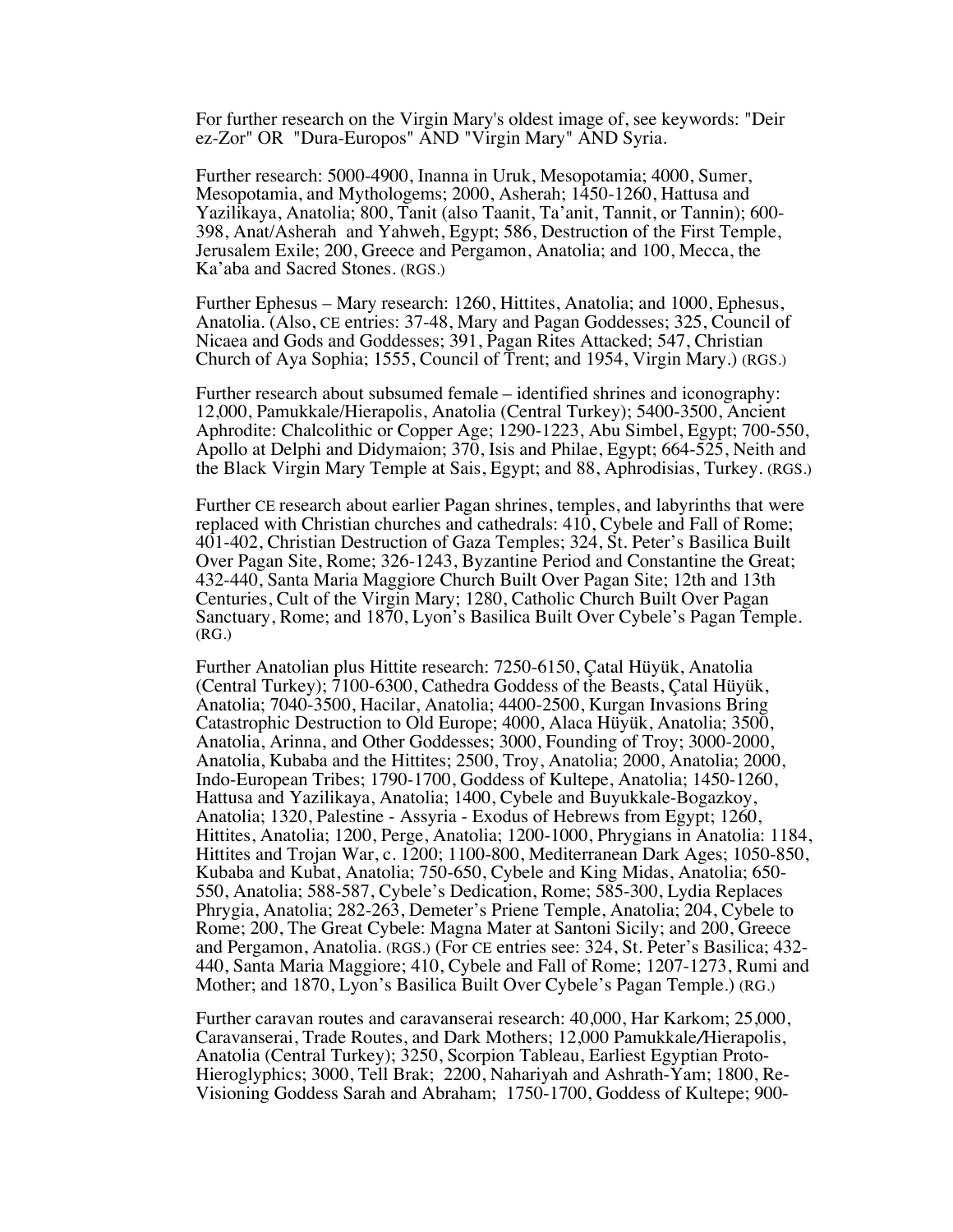800, Ka Goddess, Salamis, Cyprus; 900, Taanach, Canaanite Libation Stand; 800, Tanit; 800, Carthage, Africa, the Goddess Tanit and Sacrifice; 800-700, Kuntillet Ajrud and Khirbet El-Qom; 630-620, Goddess Kore, Izmir, Turkey; 600-398, Astarte/Anat/Ashtaroth/Asherah/Ishtar and Yahweh, Egypt; 600, Goddess Kaabou at Petra, Jordan plus Mecca, Saudi Arabia; 370, Isis and Philae, Egypt; 323-30, Kom Ombo Temple; and 100, Mecca, the Ka'aba and Sacred Stones. (RGS.)

Further research on ancient Dark Mothers (Creatrix?) and related trade routes: 3,000,000, Overview of Hominid Evolution Including Dark Mothers and Later Migrations; 500,000-300,000, Dark Mother Tan-Tan; 280,000-250,000, The Berekhat Ram Figure; 70,000, Blombos Cave and V Shaped Engraving; 50,000, African Homo Sapiens Migrations and Matrilineal Motherline; 40,000, Har Karkom; 30,000-25,000, Aurignacian Age; 30,000-25,000, Goddess of Willendorf, Austria; 26,000, Grimaldi Caves; 25,000-20,000, Gravettian Age; 25,000-20,000, Goddess of Laussel; 23,000, Austrian Goddess of Lespugue; 10,000, Grotta dell'Addaura; 7000, Jericho, Canaan Palestine: Mesolithic to Neolithic; 7000, Hieros Gamos; 6000, Sicilians to Malta; 5200, Malta and Gozo; 4700, Dolmens; 2200, Nahariyah and Ashrath-Yam; 1900-1800, Dawning of the African Alphabet and the Aniconic Goddess Triangle; 800, Tanit; 800, Carthage, Africa, the Goddess Tanit and Sacrifice; 750-650, Cybele and King Midas, Anatolia; 664-525, Neith and the Black Virgin Mary Temple at Sais, Egypt; 600, Goddess Kaabou at Petra, Jordan plus Mecca, Saudi Arabia; 400, Cathedra Goddess Isis; and 370, Isis and Philae, Egypt. (RGS.) Additional Goddess considerations from other ancient populations and time periods include: German Hoherfels (40,000 BCE); Russian Kostenki - Borshevo (25,000 BCE); \* and French Carbonnel (4,000 BCE).

\* Although Stone Age female (i.e. vulva) finds are abundant, archaeological male (phallus) discoveries are rare and timeline starts around 28,000-26,000 BCE. (Don Hitchcock. Donsmaps.com/venustimeline.html)

Further research on the Anatolian Seljug Caravanserais and other extended key – trade – centers and routes throughout the ancient world:

Lawler, Andrew. "Erbil Revealed." Archaeology 67.5 (Sep. – Oct. 2014): 39. (ER: 39.)

Yavuz, Aysil Tukel. "The Concepts that Shape Anatolian Seljug Caravanserais." Muqarnas, Vol. 14 (1997): 80-95. (CSA.)

Keyword suggestions for further research about possible cities founded by Amazons, include: Smyrna (Izmir); Ephesus; Cyme (Side); Gryneium; Prjene (Priene); Pitane (Western Anatolia); Mytilene (Lesbos); Troy; Samothrace; plus Pergamum (Pergamon).

For the seven churches discussed in Revelations including: Ephesus; Smyrna [modern Izmir]; Pergamum (Pergamon); Thyatira; Sardis; Philadelphia and Laodicea, see Revelations chapters 2-3. (TVG: 161.)

For research on ancient healing centers, some more well known than others: Anatolian Bursa, Pergamon/Asclepion, Perge, Pamukkale, Ephesus and Bogazkoy; Egyptian Philae, Dendera, Abu Simbel/Abshek's Sacred Cave, and Kom Ombo; Roman Villa of Mysteries, Herculaneum, and Pompeii; Greek Kos; Minoan Crete; Megaliths Stonehenge, Avebury, Woodhenge, and West Kennet Long Barrow; ancient chalk mound Silbury Hill; Celtic Glastonbury/Chalice Well, and Brythonic Bath; Breton Gavrinis; Eire/Ireland's Knowth and Newgrange; Syrian Palmyra, \* and Iberian/Roman Alhambra.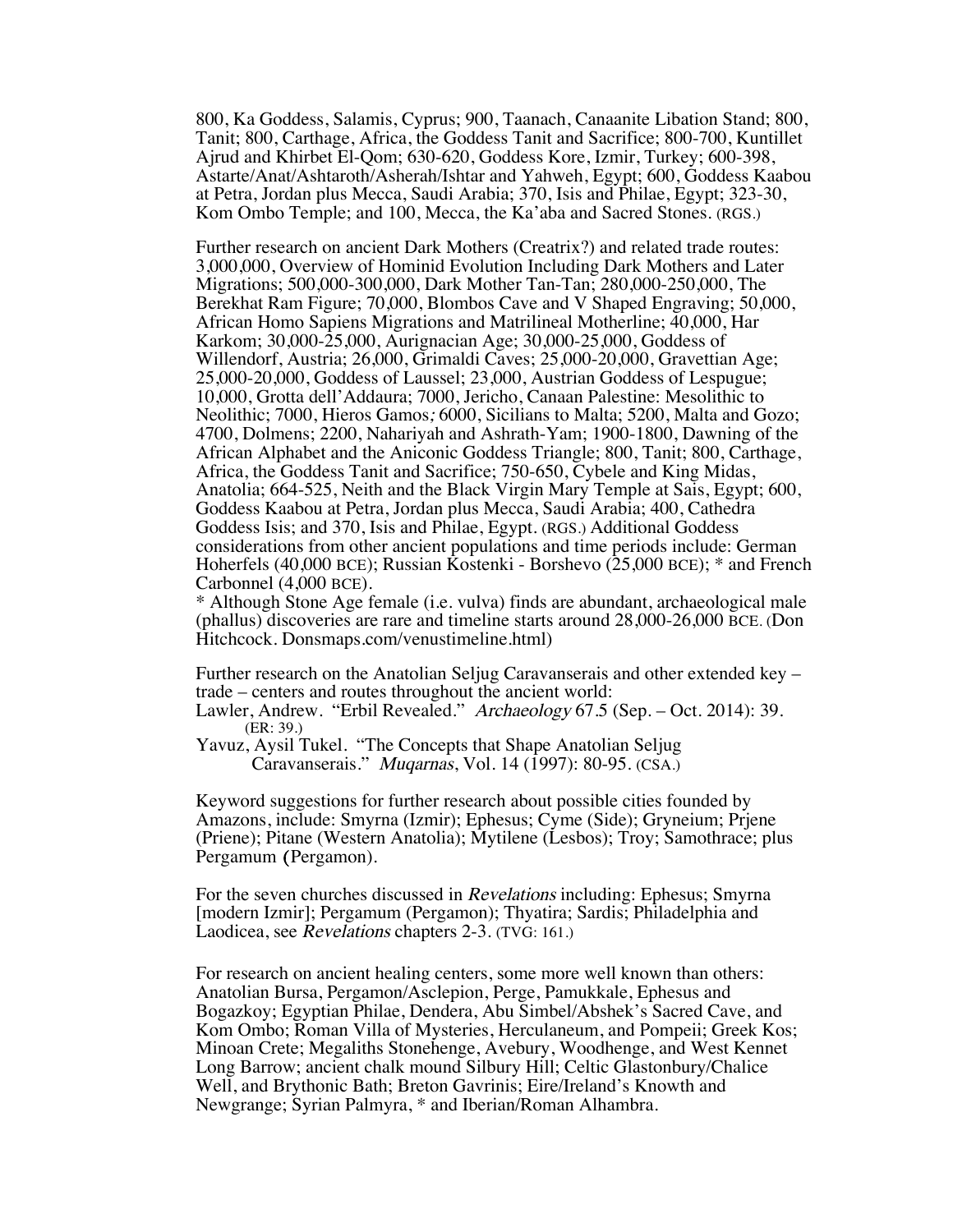\* UNESCO world–heritage site Palmyra was invaded and seized by Islamic militants on 5–20–2015. Ancient Palmyra was a major caravan juncture for centuries, crossroad center of trade, dark–deity rituals, water–healing facilities, and mercantile information exchange resource for Greek, Roman, Persian and Islamic cultures. As a world–crossroad repository, Palmyra's archaeology is/was (?) an iconic legacy and archive of ancient civilizations.

IMAGE: MAP, (ANATOLIA) TURKEY. PHOTO: © GSA. DESCRIPTION: MAP, (ANATOLIA) TURKEY. SLIDE LOCATION MAPS, SHEET 2, ROW 2, SLEEVE 1, SLIDE #31, BCE. IT\_MAP\_S2\_R2\_SL1\_S31.jpg SHOT LOCATION: BRITISH MUSEUM: LONDON, ENGLAND. NOTE 1: FIELDWORK PROJECT 1986.

IMAGE: MAP: BLACK ANATOLIAN GODDESSES: (ANATOLIA) TURKEY. PHOTO: © GSA. DESCRIPTION: MAP: BLACK ANATOLIAN GODDESSES, (ANATOLIA) TURKEY. SLIDE LOCATION TURKEY, SHEET 45A, ROW 1, SLEEVE 1, SLIDE #436, BCE. CO\_TUR\_S45A\_R1\_SL1\_S436.jpg SHOT ON LOCATION: EPHESUS MUSEUM (EFES MUZESI): SELCUK, (ANATOLIA) TURKEY. NOTE 1:

THE VENERATION OF THE DARK MOTHERS BEGAN TO SPREAD THROUGHOUT ALL CONTINENTS FOLLOWING THE AFRICAN INTERCONTINENTAL DISPERSIONS INCLUDING ANATOLIAN TRADE ROUTES (AO: 1-2; RGS). NOTE 2: FIELDWORK PROJECT 1986.

IMAGE: SIGNAGE: EPHESUS, (ANATOLIA) TURKEY. PHOTO: © GSA. DESCRIPTION: EPHESUS SIGNAGE AT ENTRANCE TO EPHESUS, (ANATOLIA) TURKEY. SLIDE LOCATION TURKEY, SHEET 101, ROW 1, SLEEVE 3, SLIDE #Bg78, BCE. CO\_TUR\_S101\_R1\_SL3\_SBg78 SHOT ON LOCATION: MARY'S CHURCH: EPHESUS, (ANATOLIA) TURKEY. NOTE 1: FIELDWORK PROJECT 1986.

IMAGE: AERIAL VIEW: EPHESUS, (ANATOLIA) TURKEY. PHOTO: © GSA. DESCRIPTION: AERIAL VIEW INCLUDING HADRIAN'S TEMPLE AND CELSUS LIBRARY, EPHESUS, (ANATOLIA) TURKEY. SLIDE LOCATION TURKEY, SHEET 101, ROW 1, SLEEVE 4, SLIDE #Bg79, BCE. CO\_TUR\_S101\_R1\_SL4\_SBg79 SHOT ON LOCATION: MARY'S CHURCH: EPHESUS, (ANATOLIA) TURKEY. NOTE 1: FIELDWORK PROJECT 1986.

IMAGE: AERIAL VIEW OF EPHESUS THEATER: EPHESUS, (ANATOLIA) TURKEY. PHOTO: © GSA. DESCRIPTION: AERIAL VIEW OF EPHESUS GREAT THEATER FROM WHITE MARBLE HARBOR STREET INC. LAMPS, COVERED PORTICOS AND MOSAIC ENTRIES TO ANCIENT SHOPS: STREET LATER RENAMED ARCADIANA, EPHESUS, (ANATOLIA) TURKEY. SLIDE LOCATION TURKEY, SHEET 101, ROW 2, SLEEVE 3, SLIDE #Bg83, BCE. CO\_TUR\_S101\_R2\_SL3\_SBg83 SHOT ON LOCATION: MARY'S CHURCH: EPHESUS, (ANATOLIA) TURKEY. NOTE 1: FIELDWORK PROJECT 1986.

IMAGE: DESCRIPTION ARTEMISION TEMPLE: EPHESUS, (ANATOLIA) TURKEY. PHOTO: © GSA. DESCRIPTION: SIGNAGE FOR ARTEMISION TEMPLE, EPHESUS, (ANATOLIA) TURKEY. SLIDE LOCATION TURKEY, SHEET 99A, ROW 1, SLEEVE 2, SLIDE #9, BCE. CO\_TUR\_S99A\_R1\_SL2\_S9 SHOT ON LOCATION: BRITISH MUSEUM: LONDON, ENGLAND. NOTE 1: FIELDWORK PROJECT 2002.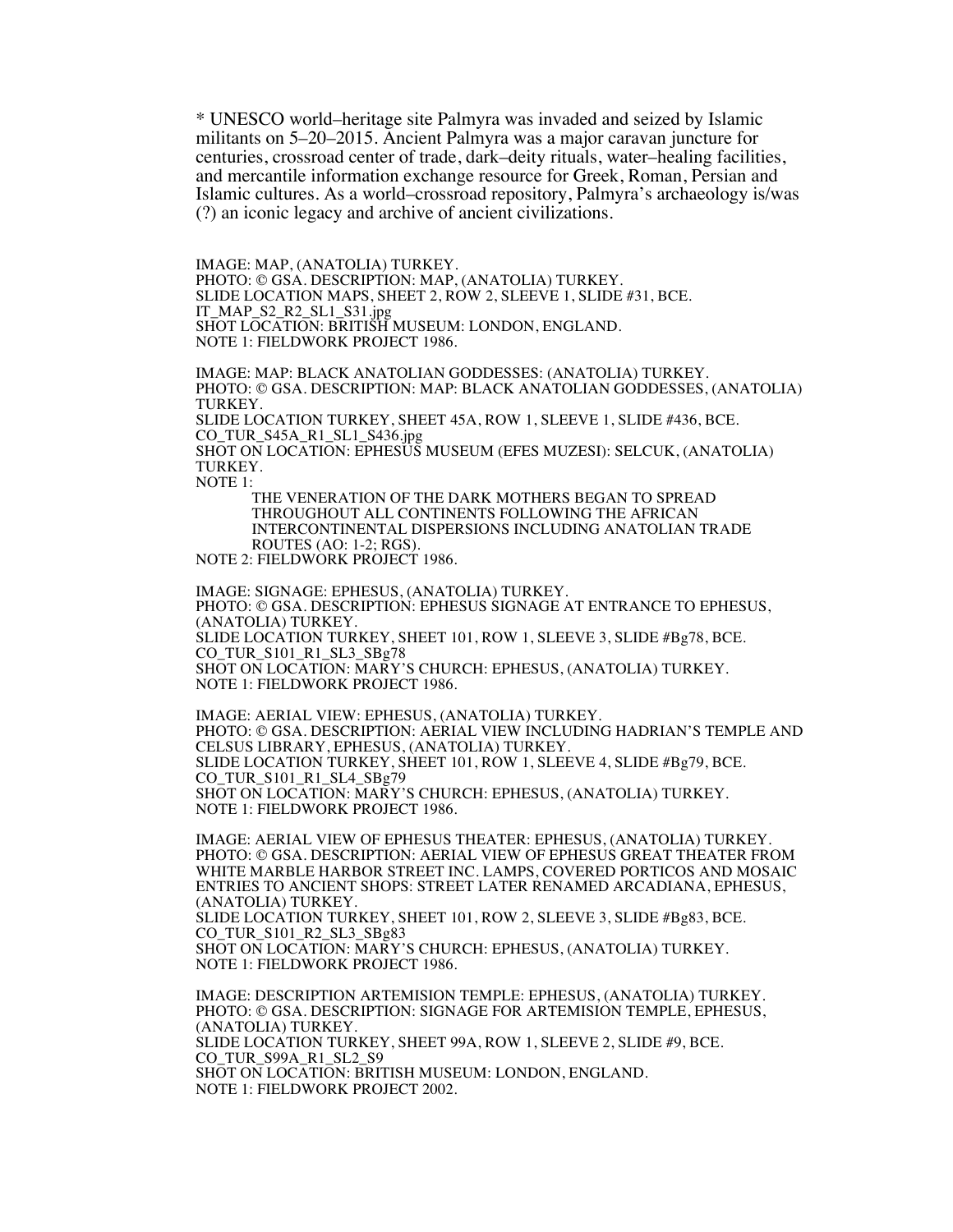IMAGE: RENDERING OF ARTEMISION TEMPLE: EPHESUS, (ANATOLIA) TURKEY. PHOTO: © GSA. DESCRIPTION RENDERING OF ARTEMISION TEMPLE, EPHESUS, (ANATOLIA) TURKEY.

SLIDE LOCATION TURKEY, SHEET 99, ROW 2, SLEEVE 3, SLIDE #21, BCE. CO\_TUR\_S99\_R2\_SL3\_S21

SHOT ON LOCATION: BRITISH MUSEUM: LONDON, ENGLAND. NOTE 1: EPHESUS WAS ONE OF THE SEVEN WONDERS OF THE WORLD AND UNPARALLELED IN THE ANCIENT WORLD AS THE FIRST ARCHITECTURAL SITE OF SUCH MONUMENTAL PROPORTIONS (ACRT: 147; RGS). (SOURCE: ENTRY ABOVE.) NOTE 2: FIELDWORK PROJECT 2002.

IMAGE: RENDERING OF ARTEMISION TEMPLE: EPHESUS, (ANATOLIA) TURKEY. PHOTO: © GSA. DESCRIPTION RENDERING OF ARTEMISION TEMPLE: EPHESUS, (ANATOLIA) TURKEY.

SLIDE LOCATION TURKEY, SHEET 99, ROW 3, SLEEVE 1, SLIDE #Bg49, BCE. CO\_TUR\_S99\_R3\_SL1\_SBg49

SHOT ON LOCATION: BRITISH MUSEUM: LONDON, ENGLAND. NOTE 1: EPHESUS WAS ONE OF THE SEVEN WONDERS OF THE WORLD AND UNPARALLELED IN THE ANCIENT WORLD AS THE FIRST ARCHITECTURAL SITE OF SUCH MONUMENTAL PROPORTIONS (ACRT: 147; RGS). (SOURCE: ENTRY ABOVE.) NOTE 2: FIELDWORK PROJECT 2002.

IMAGE: REMAINS OF ARTEMISION TEMPLE: EPHESUS, (ANATOLIA) TURKEY. PHOTO: © GSA. DESCRIPTION: LAST ARTEMISION COLUMN THAT REMAINED IN 1986 CE OF THE ARTEMISION TEMPLE, EPHESUS, (ANATOLIA) TURKEY. SLIDE LOCATION TURKEY, SHEET 100, ROW 1, SLEEVE 3, SLIDE #Bg61, BCE. CO\_TUR\_S100\_R1\_SL3\_SBg61

SHOT ON LOCATION: EPHESUS, (ANATOLIA) TURKEY. NOTE 1: EPHESUS WAS ONE OF THE SEVEN WONDERS OF THE WORLD AND UNPARALLELED IN THE ANCIENT WORLD AS THE FIRST ARCHITECTURAL SITE OF SUCH MONUMENTAL PROPORTIONS (ACRT: 147; RGS). (SOURCE: ENTRY ABOVE.) NOTE 2: FOR REMAINING ARTEMISION COLUMNS, SEE HAGIA SOPHIA OR HOLY WISDOM MOSQUE IN ISTANBUL, TURKEY. NOTE 3: FIELDWORK PROJECT 1986.

IMAGE: HAGIA SOPHIA OR HOLY WISDOM MOSQUE: ISTANBUL, TURKEY. PHOTO: © GSA. DESCRIPTION: APPROACH TO HAGIA SOPHIA OR HOLY WISDOM MOSQUE, ISTANBUL, TURKEY. SLIDE LOCATION TURKEY, SHEET 48, ROW 2, SLEEVE 3, SLIDE #502, BCE. CO\_TUR\_S49\_R2\_SL3\_S502.jpg VS. > CO\_TUR\_S48\_R2\_SL3\_S502.jpg SHOT ON LOCATION: HAGIA SOPHIA MOSQUE: ISTANBUL, TURKEY. NOTE 1: FIELDWORK PROJECT 1986.

IMAGE: DOUBLE GODDESS ARTEMIS/DIANA: EPHESUS, (ANATOLIA) TURKEY. PHOTO: © GSA. DOUBLE GODDESS DESCRIPTION: MANY BREASTED (POLYMASTIC) ARTEMIS/DIANA AT EPHESUS. SLIDE LOCATION TURKEY, SHEET 97, ROW 3, SLEEVE 3, SLIDE #Bg20, BCE. CO\_TUR\_S98\_R3\_SL3\_SBg20 SHOT ON LOCATION: EPHESUS MUSEUM (EFES MUZESI): SELCUK, (ANATOLIA). NOTE 1: "IN THE IMAGERY ASSOCIATED WITH MOTHER GODDESS, THE REPRESENTATION OF BREASTS AND WOMB IS 'A FORM OF DIVINE EPIPHANY (SGE: 30, n. 60; TGM: 128).'"

NOTE 2: FIELDWORK PROJECT 1986.

IMAGE: DOUBLE GODDESS ARTEMIS/DIANA: EPHESUS, (ANATOLIA) TURKEY. PHOTO: © GSA. DOUBLE GODDESS DESCRIPTION: MANY BREASTED (POLYMASTIC) ARTEMIS/DIANA AT EPHESUS, (ANATOLIA) TURKEY. SLIDE LOCATION TURKEY, SHEET 98, ROW 3, SLEEVE 1, SLIDE #Bg37, BCE. CO TUR S98 R3 SL1 SBg37 SHOT ON LOCATION: EPHESUS MUSEUM (EFES MUZESI): SELCUK, (ANATOLIA) TURKEY. NOTE 1:

ANATOLIAN CYBELE/KYBELE, WAS SUBSEQUENTLY FUSED WITH THE QUEEN OF HEAVEN ARTEMIS AS WELL AS GREEK DIANA. AS A RESULT,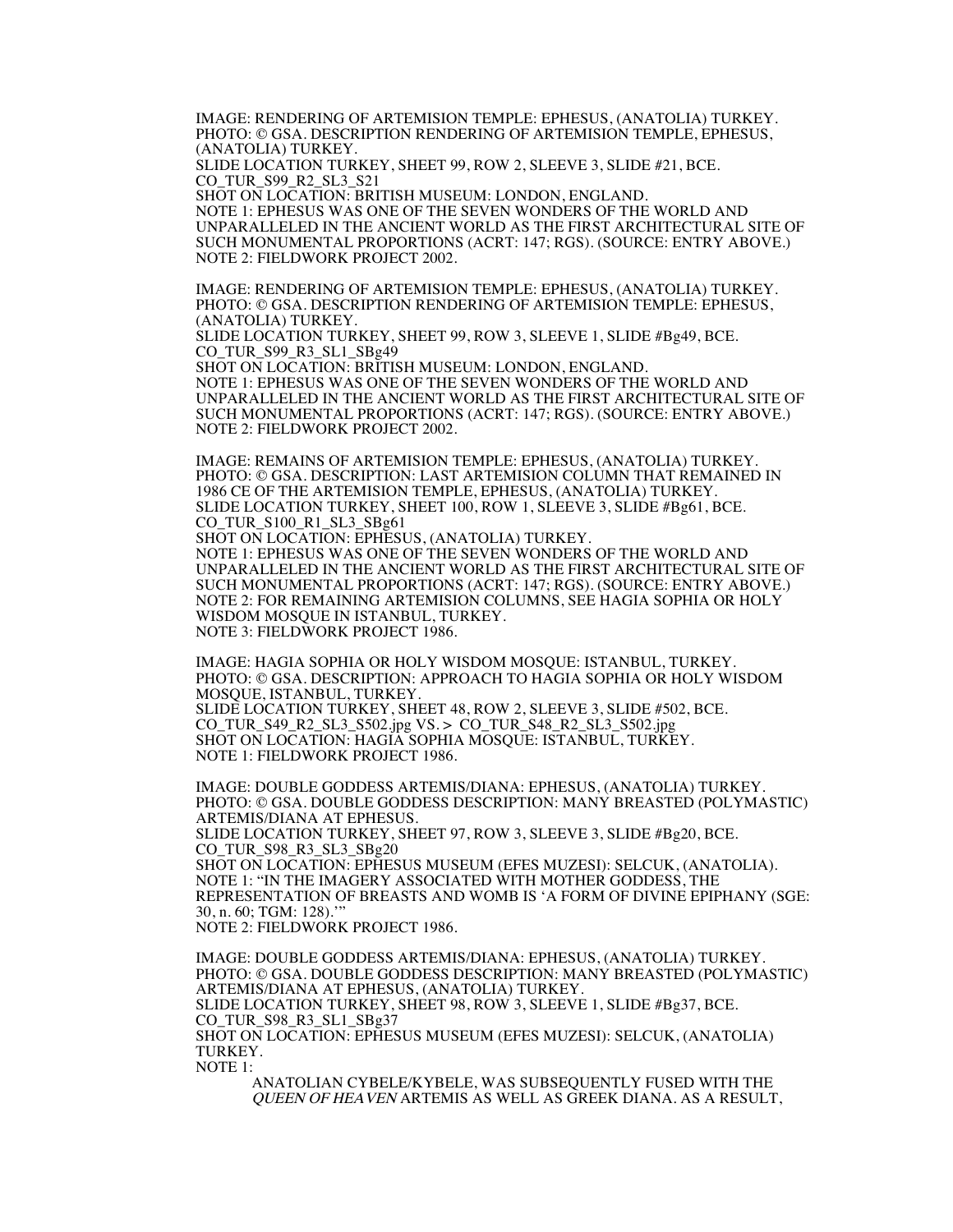THESE DEITIES BECAME OR REMAINED PROMINENT, ESPECIALLY SO AT EPHESUS (RGS). NOTE 2: FIELDWORK PROJECT 1986.

IMAGE: MARBLE DIANA/ARTEMIS: EPHESUS, (ANATOLIA) TURKEY. PHOTO: © GSA. DESCRIPTION: HEADLESS DIANA (ARTEMIS), HOLDING TWO LIONS, ORNAMENTED WITH ZODIAC, WINGED NIKAI, ACORNS ROWS OF EGGS OR BREASTS PLUS NUMEROUS BEES, SYMBOL OF EPHESUS. (ACII: 108, FIG. B.273.) SLIDE LOCATION TURKEY, SHEET 98, ROW 1, SLEEVE 5, SLIDE #Bg31, BCE. CO\_TUR\_S98\_R1\_SL5\_SBg31

SHOT ON LOCATION: MARY'S CHURCH: EPHESUS, (ANATOLIA) TURKEY. NOTE 1: FIELDWORK PROJECT 1986.

IMAGE: GODDESS ARTEMIS/DIANA: EPHESUS, (ANATOLIA) TURKEY. PHOTO: © GSA. DESCRIPTION: TERRACOTTA MANY BREASTED (POLYMASTIC) ARTEMIS/DIANA WITH THRONE IN BACKGROUND. SLIDE LOCATION TURKEY, SHEET 98, ROW 4, SLEEVE 4, SLIDE #2, BCE. CO\_TUR\_S98\_R4\_SL4\_S2

SHOT ON LOCATION: BRITISH MUSEUM: LONDON, ENGLAND. NOTE 1: "GREEK ARTEMIS, LIKE DEMETER AND APHRODITE, HAS STRONG ASSOCIATIONS WITH THE ANATOLIAN CYBELE. ARTEMIS, ALSO GODDESS OF THE WILD ANIMALS, WAS AN ALTERNATIVE NAME FOR CYBELE IN ANATOLIA" (MG: 400).

NOTE 2: FIELDWORK PROJECT 1998.

IMAGE: GODDESS CYBELE/KYBELE/ARTEMIS: EPHESUS, (ANATOLIA) TURKEY. PHOTO: © GSA. DESCRIPTION: MANY BREASTED (POLYMASTIC) CATHEDRA CYBELE/KYBELE/ARTEMIS ON THRONE.

SLIDE LOCATION TURKEY, SHEET 98, ROW 1, SLEEVE 2, SLIDE #Bg28, BCE. CO\_TUR\_S98\_R1\_SL2\_SBg28.jpgVS. > CO\_TUR\_S98\_R1\_SL2\_

SHOT ON LOCATION: EPHESUS MUSEUM (EFES MUZESI): SELCUK, (ANATOLIA) TURKEY.

NOTE 1: "GREEK ARTEMIS, LIKE DEMETER AND APHRODITE, HAS STRONG ASSOCIATIONS WITH THE ANATOLIAN CYBELE. ARTEMIS, ALSO GODDESS OF THE WILD ANIMALS, WAS AN ALTERNATIVE NAME FOR CYBELE IN ANATOLIA" (MG: 400).

NOTE 2: FIELDWORK PROJECT 1998.

IMAGE: WHITE BAITYLOS OF ARTEMIS PERGAIA: PERGE, (ANATOLIA) TURKEY. PHOTO: © GSA. DESCRIPTION: RELIEF OF WHITE SACRED ARCHAIC PILLAR (BAITYLOS) OF ARTEMIS PERGAIA WITH HIGH (POLOS) RESTING ON A CRESCENT MOON AND ACANTHUS LEAVES. BOTTOM HALF INC. THREE TIERS OF RITUAL SCENES FROM PERGE, (ANATOLIA) TURKEY.

SLIDE LOCATION TURKEY, SHEET 86, ROW 4, SLEEVE 5, SLIDE #Bd61a, BCE. CO\_TUR\_S86\_R4\_SL5\_SBd61a

SHOT ON LOCATION: ANTALYA ARCHAEOLOGICAL MUSEUM: ANTALYA, (ANATOLIA) TURKEY.

NOTE 1: ARTEMIS (DIANA) IS A HELLENIZED ABSTRACTION OF THE OLD ANATOLIAN GODDESS CYBELE.

NOTE 2: FIELDWORK PROJECT 1986.

IMAGE: COIN OF ARTEMIS/HANNA HANNA PLUS BEE: PERGE, (ANATOLIA) TURKEY. PHOTO: © GSA. DESCRIPTION: COIN INCLUDING ARTEMIS WITH POLOS ON ONE SIDE, AND BEE HANNA HANNA ON ALTERNATE SIDE WERE MADE IN PERGE, (ANATOLIA) TURKEY.

SLIDE LOCATION TURKEY, SHEET 97, ROW 3, SLEEVE 1, SLIDE #Bg18, BCE. CO\_TUR\_S97\_R3\_SL1\_SBg18

SHOT ON LOCATION: EPHESUS MUSEUM (EFES MUZESI): SELCUK, (ANATOLIA) TURKEY.

NOTE 1:

ARTEMIS' VIRGIN PRIESTS ARE KNOWN AS THE ESSENES AND HER FERTILITY SYMBOL WAS THE BEE, ALSO SYMBOL OF THE GODDESS HANNA HANNA (GRANDMOTHER, MOTHER MOTHER). VIRGIN ARTEMIS/ DIANA PERGAIA (COMPLETE INTO HERSELF) HAD A SIGNIFICANT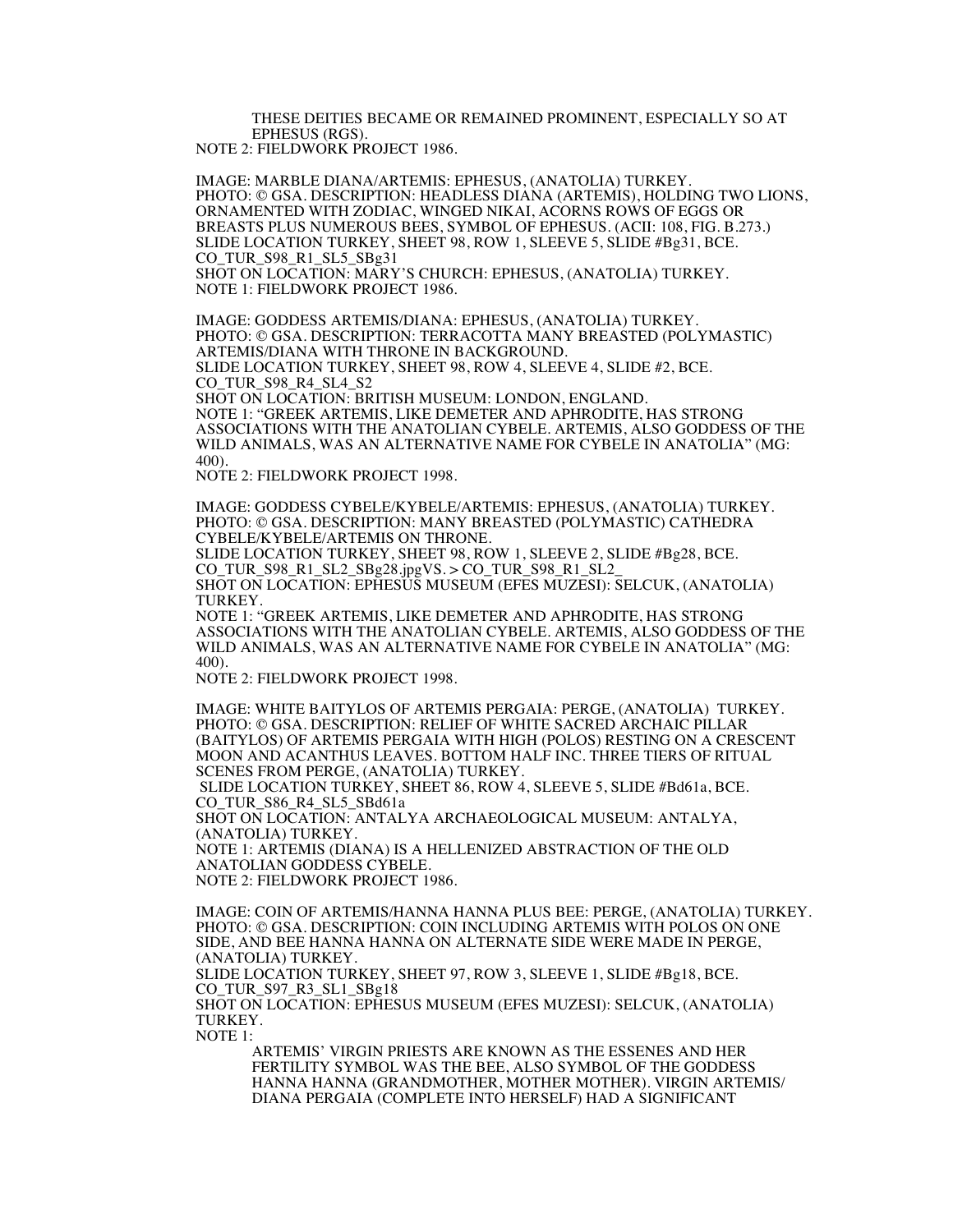FOLLOWING AND NOT INFREQUENTLY COINS IN HER IMAGE WERE MADE IN PERGE, (ANATOLIA) TURKEY (TURKISH MUSEUMS, 1989).

NOTE 2: THE BEE IS ALSO SACRED TO OTHER ESSENE GODDESSES, APHRODITE, DEMETER, AND CYBELE.

NOTE 3: HANNA HANNA/MOTHER MOTHER WAS THE "WISE GRANDMOTHER ANCESTRESS WHO CALLED UPON THE BEE TO FIND AND AWAKEN THE SLEEPING STORM GOD, AND THUS HELPED RESTORE ABUNDANCE TO THE HITTITE LANDS FOLLOWING A DROUGHT" (HLW: 14; RGS). NOTE 4: FIELDWORK PROJECT 1986.

IMAGE: CELSUS LIBRARY: EPHESUS, (ANATOLIA) TURKEY. PHOTO: © GSA. DESCRIPTION: CELSUS LIBRARY, EPHESUS, (ANATOLIA) TURKEY. SLIDE LOCATION TURKEY, SHEET 102, ROW 1, SLEEVE 2, SLIDE #Bg96, BCE. CO\_TUR\_S102\_R1\_SL2\_SBg96 SHOT ON LOCATION: EPHESUS, (ANATOLIA) TURKEY NOTE 1: "DECORATING THE FRONT OF THIS EXTRAORDINARY BUILDING ARE FOUR FEMALE LARGER – THAN – LIFE STATUES, REPRESENTING THE VIRTUES OF GOODNESS, THOUGHT, KNOWLEDGE AND WISDOM (HLW: 22)."

NOTE 2: FIELDWORK PROJECT 1986.

IMAGE: WISDOM GODDESS SOPHIA AT CELSUS LIBRARY: EPHESUS, (ANATOLIA) TURKEY.

PHOTO: © GSA. DESCRIPTION: GODDESS SOPHIA (GREEK WISDOM) IN NICHE OF THE CELSUS LIBRARY JUST OPPOSITE GODDESS EPISTEME.

SLIDE LOCATION TURKEY, SHEET 102, ROW 3, SLEEVE 3, SLIDE #Bg105, BCE. CO\_TUR\_S102\_R3\_SL3\_SBg105 SHOT ON LOCATION: CELSUS LIBRARY: EPHESUS, (ANATOLIA) TURKEY.

NOTE 1: FIELDWORK PROJECT 1986.

IMAGE: HADRIAN'S TEMPLE INC. CYBELE: EPHESUS, (ANATOLIA) TURKEY. PHOTO: © GSA. DESCRIPTION: HADRIAN'S TEMPLE WITH ELEGANT PRONAOS (PORCH), GODDESS TYCHE ON ARCH, AND FOUR CORINTHIAN CAPITALS, EPHESUS, ANATOLIA.

SLIDE LOCATION TURKEY, SHEET 103, ROW 2, SLEEVE 3, SLIDE #Bg120, BCE. CO\_TUR\_S103\_R2\_SL3\_SBg120

SHOT ON LOCATION: EPHESUS, (ANATOLIA) TURKEY. NOTE 1: FIELDWORK PROJECT 1986.

IMAGE: HADRIAN BUST: VILLA MONTALTO, ROME. PHOTO: © GSA. DESCRIPTION: MARBLE BUST OF EMPEROR, ROMAN HADRIAN, VILLA MONTALTO. SLIDE LOCATION RE-GENESIS PHASE 1, SHEET 1, ROW 3, SLEEVE 2, SLIDE #9, BCE. IT\_RPO\_S1\_R3\_SL2\_S9.jpg SHOT ON LOCATION: BRITISH MUSEUM: LONDON, ENGLAND. NOTE 1: FIELDWORK PROJECT 1998.

IMAGE: APHRODITE'S TRIANGULAR BLACK BAETYL (STONE): CYPRUS, GREECE. PHOTO: © GSA. DESCRIPTION: APHRODITE'S TRIANGULAR BLACK CONICAL (ANTHROPOMORPHIC) STONE FROM PAPHIAN SANCTUARY IN KOUKLIA, CYPRUS. SLIDE LOCATION CYPRUS, SHEET 1, ROW 2, SLEEVE 4, SLIDE #3, 1500 BCE. CU CYP S1 R2 SL4 S3. SHOT ON LOCATION: KOUKLIA MUSEUM: CYPRUS, GREECE. NOTE 1: KOUKLIA MUSEUM REFERS TO THIS BLACK BAETYL (STONE) AS ANTHROPOMORPHIC. (1998.) NOTE 2:

IN ADDITION TO BLACK METEORITE EPHESIAN ARTEMIS/DIANA, OTHER SACRED BLACK STONE GODDESSES ARE: CYBELE/KUBABA/KUMBABA; MECCAN KA'ABA; SUMERIAN KUBABA/KUBA/KUBE (CUBE) AND CYPRIOT APHRODITE AT PAPHOS (GSA). (SOURCE: SEE ABOVE.)

NOTE 3:

FURTHER RESEARCH IN PROCESS ON RECENT METEORITE STUDIES OF ANCIENT BLACK CONICAL STONES (BAETYLS) INCLUDING: APHRODITE'S PALAEO – PAPHOS SANCTUARY; SYRIAN ELAGABAL IN EMISA OR EMESA;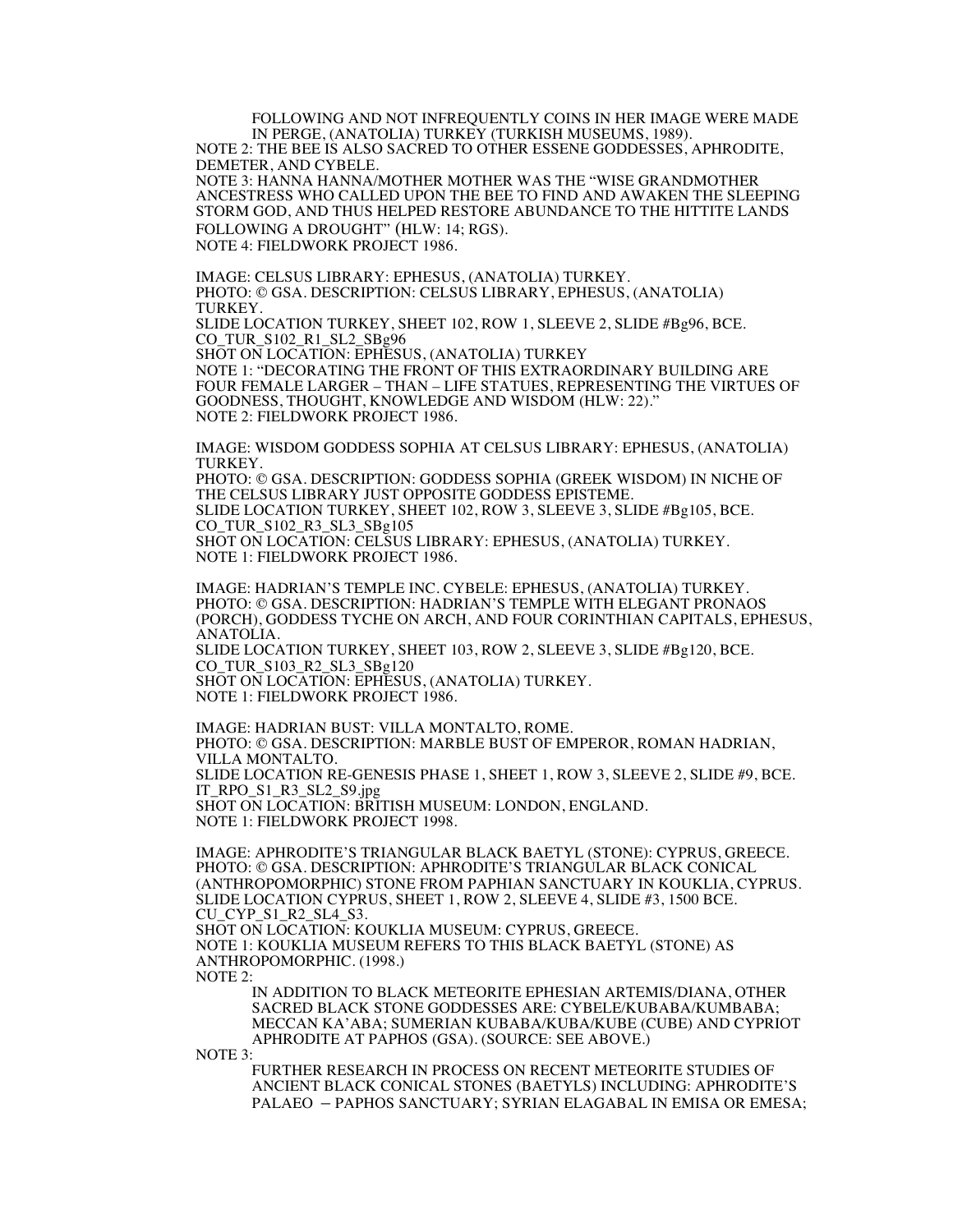MECCA'S BLACK KA'AB, KA'ABA, KUBA, KUBE, OR KAABEH (CUBE) GODDESS (CAA: 22); PESSINUS; PERGE; SIDON; SYNNADA; TRIPOLIS; CYRRHUS; MALLAS; SARDIS; PIERIAN SELEUCIA; MACEDONIA; TYRE; ATTUDA; SAMOTHRACE, AND POLA (RGS).

NOTE 4: FIELDWORK PROJECT 1988.

IMAGE: VIRGIN MARY'S HOUSE (MERYEM ANA EVI), OVERLOOKING PAGAN EPHESUS: NIGHTINGALE MT. ROAD, (ANATOLIA) TURKEY. PHOTO: © GSA. DESCRIPTION: PARTHENOGENETIC VIRGIN MARY'S TWO ROOM HOUSE INC. SACRED SPRINGS, CHAPEL ROOM, AND ADJACENT BEDROOM OVER LOOKING PAGAN EPHESUS, LOCATED ON THE NIGHTINGALE MT. ROAD, (ANATOLIA) TURKEY.

SLIDE LOCATION TURKEY, SHEET 105, ROW 4, SLEEVE 3, SLIDE #Bg158, BCE. CO\_TUR\_S105\_R4\_SL3\_SBg158<br>SHOT ON LOCATION: VIRGIN MARY'S HOUSE OVERLOOKING EPHESUS:

NIGHTINGALE MT. ROAD, (ANATOLIA) TURKEY. NOTE 1:

> THERE ARE LITERALLY HUNDREDS OF LOCALES IN WHICH THE ACCEPTANCE OF CHRISTIANITY DEPENDED ON THE MELDING OF ITS 'GREAT MOTHER,' THE VIRGIN MARY [AS QUEEN OF HEAVEN], WITH THE ANCIENT GODDESS OF EACH REGION AT HER SACRED SITES (PCCP: 8).

NOTE 2: WHITE MAINTAINS THAT CHRISTIANITY IN ITS WESTERN DOMINANT– FORM "IS THE MOST ANTHROPOCENTRIC RELIGION THE WORLD HAS SEEN." (HRE: 52.)

NOTE 3: MERYEM ANA EVI IS THE LOCATION OF NUMEROUS PILGRIMAGES AND SEVERAL PAPAL VISITS.

NOTE 4: FIELDWORK PROJECT 1986.

IMAGE: ALTAR IN DARK MOTHER-MARY'S HOUSE (MERYEM ANA EVI), OVERLOOKING PAGAN EPHESUS: NIGHTINGALE MT. ROAD, (ANATOLIA) TURKEY. PHOTO: © GSA. DESCRIPTION: ALTAR IN DARK MOTHER-MARY'S HOUSE (MERYEM ANA EVI), TWO ROOMS INC. SACRED SPRINGS, CHAPEL ROOM AND ADJACENT BEDROOM OVER LOOKING PAGAN EPHESUS, ON THE NIGHTINGALE MT. ROAD, (ANATOLIA) TURKEY.

SLIDE LOCATION TURKEY, SHEET 106, ROW 1, SLEEVE 1, SLIDE #Bg161, BCE. CO\_TUR\_S106\_R1\_SL1\_SBg161

SHOT ON LOCATION: DARK MOTHER-MARY'S HOUSE (MERYEM ANA EVI) ON NIGHTINGALE MT. ROAD: EPHESUS, (ANATOLIA) TURKEY. NOTE 1:

THERE ARE LITERALLY HUNDREDS OF LOCALES IN WHICH THE ACCEPTANCE OF CHRISTIANITY DEPENDED ON THE MELDING OF ITS 'GREAT MOTHER,' THE VIRGIN MARY [AS QUEEN OF HEAVEN], WITH THE ANCIENT GODDESS OF EACH REGION AT HER SACRED SITES (PCCP: 8).

NOTE 2: WHITE MAINTAINS THAT CHRISTIANITY IN ITS WESTERN DOMINANT– FORM "IS THE MOST ANTHROPOCENTRIC RELIGION THE WORLD HAS SEEN." (HRE: 52.)

NOTE 3: MERYEM ANA EVI IS THE LOCATION OF NUMEROUS PILGRIMAGES AND SEVERAL PAPAL VISITS.

NOTE 4: FIELDWORK PROJECT 1986.

IMAGE: SEVEN SLEEPERS BURIAL GROTTO OVERLOOKING PAGAN EPHESUS ON NIGHTINGALE MT. ROAD: EPHESUS, (ANATOLIA) TURKEY. PHOTO: © GSA. DESCRIPTION: POSSIBLE SEPULCHRE (ROCK TOMB) OF VIRGIN MARY, MARY MAGDALENE AND ST. JOHN (Jn 19.25-27): LOCATED ON THE NIGHTINGALE MT. ROAD OVERLOOKING PAGAN EPHESUS AND AEGEAN SEA, (ANATOLIA) TURKEY.

SLIDE LOCATION TURKEY, SHEET 106, ROW 2, SLEEVE 4, SLIDE #Bg168, BCE. CO\_TUR\_S106\_R2\_SL4\_SBg168

SHOT ON LOCATION: DARK MOTHER-MARY'S HOUSE (MERYEM ANA EVI) ON NIGHTINGALE MT. ROAD: EPHESUS, (ANATOLIA) TURKEY. NOTE 1: FIELDWORK PROJECT 1986.

IMAGE: MARY'S CHURCH: EPHESUS, (ANATOLIA) TURKEY.